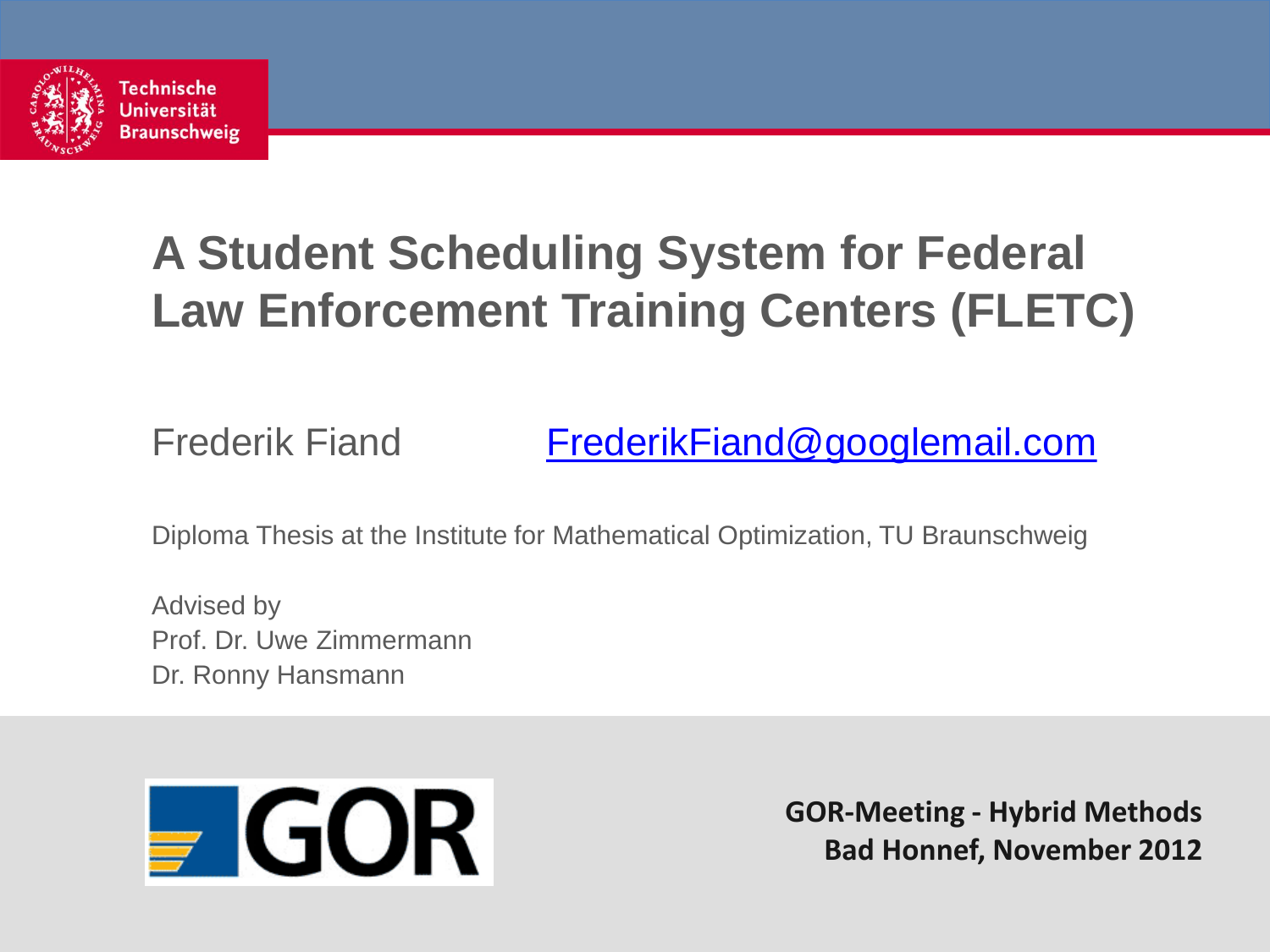

### **Outline**

- What is FLETC
- The Scheduling Problem A Minimum Example
- The Real World Problem
- A Monolithic Model
- A Heuristic Solution Approach
- Computational Results
- Outlook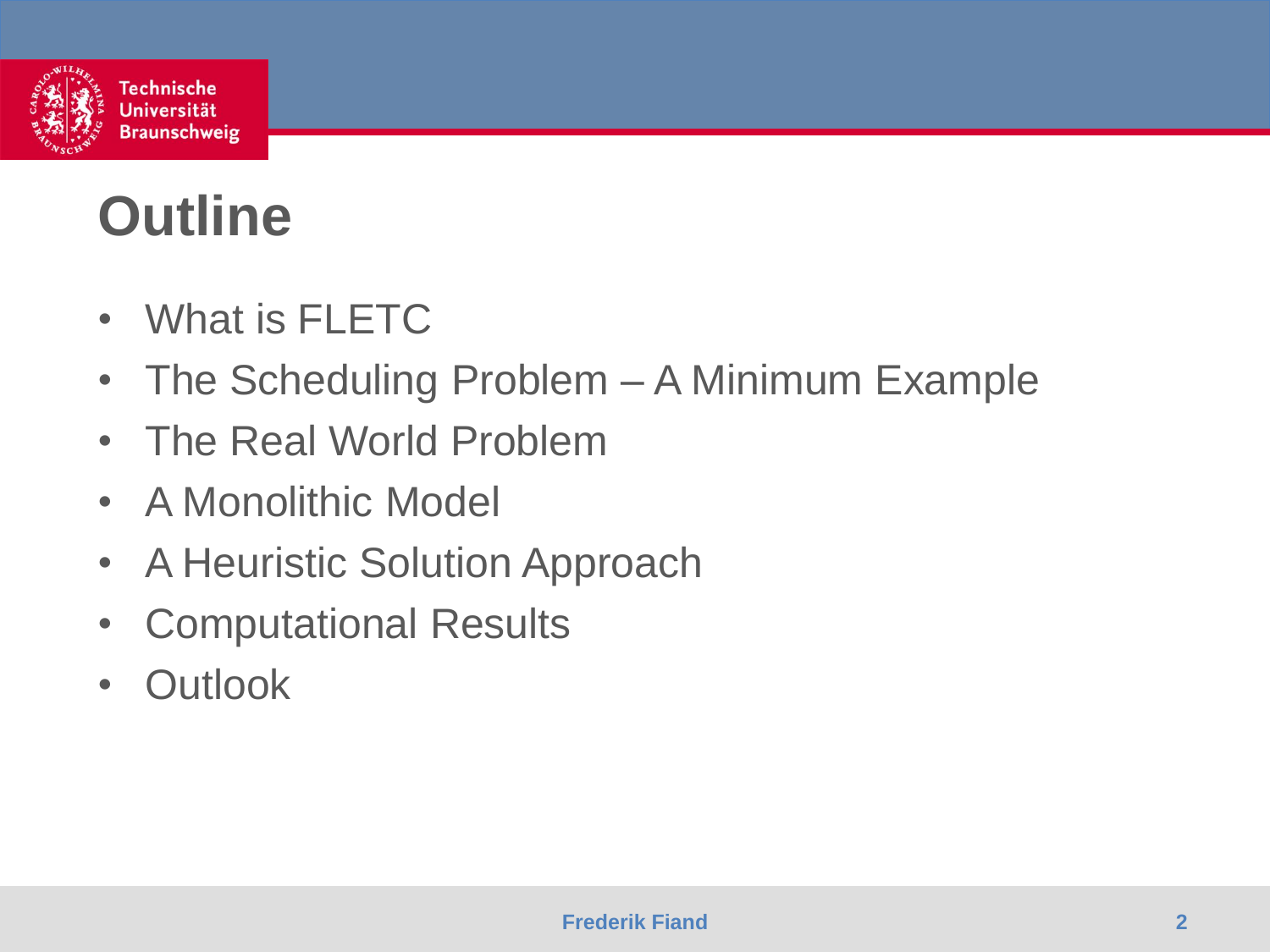**FLETC** 



#### **FLETC: Federal Law Enforcement Training Center**







Source: http://www.fletc.gov/







#### **Frederik Fiand 3**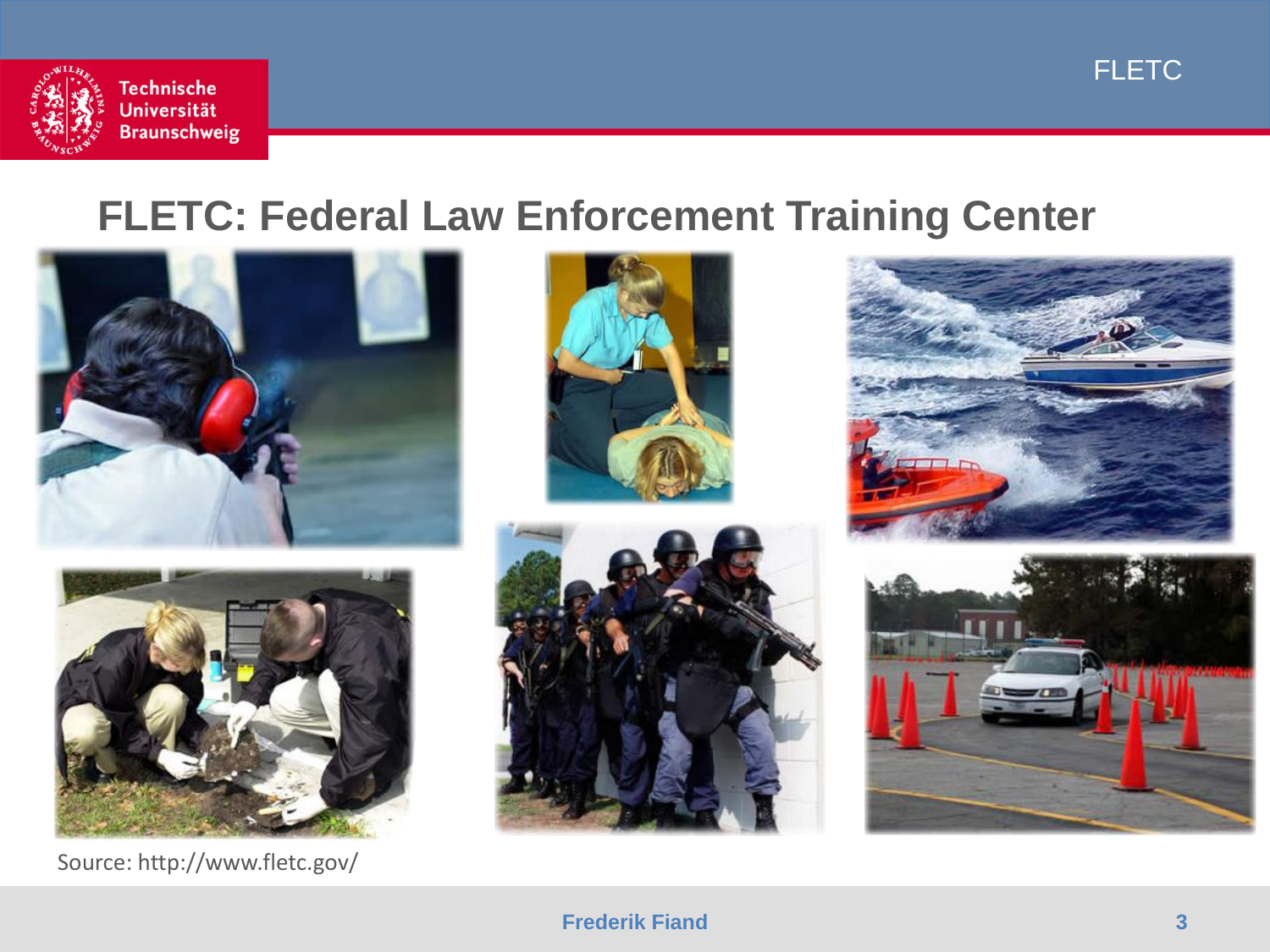

# **The Scheduling Problem**

- Different training programs
- One class gets through one program
- Classes start non-periodic
- Precedence relations between courses
- Facility requirements of courses (Bottleneck!)
- Predefined schedules for all programs
- $\rightarrow$  Task: Identify conflicts caused by predefined schedules and resolve as much as possible.
- $\rightarrow$  A minimum example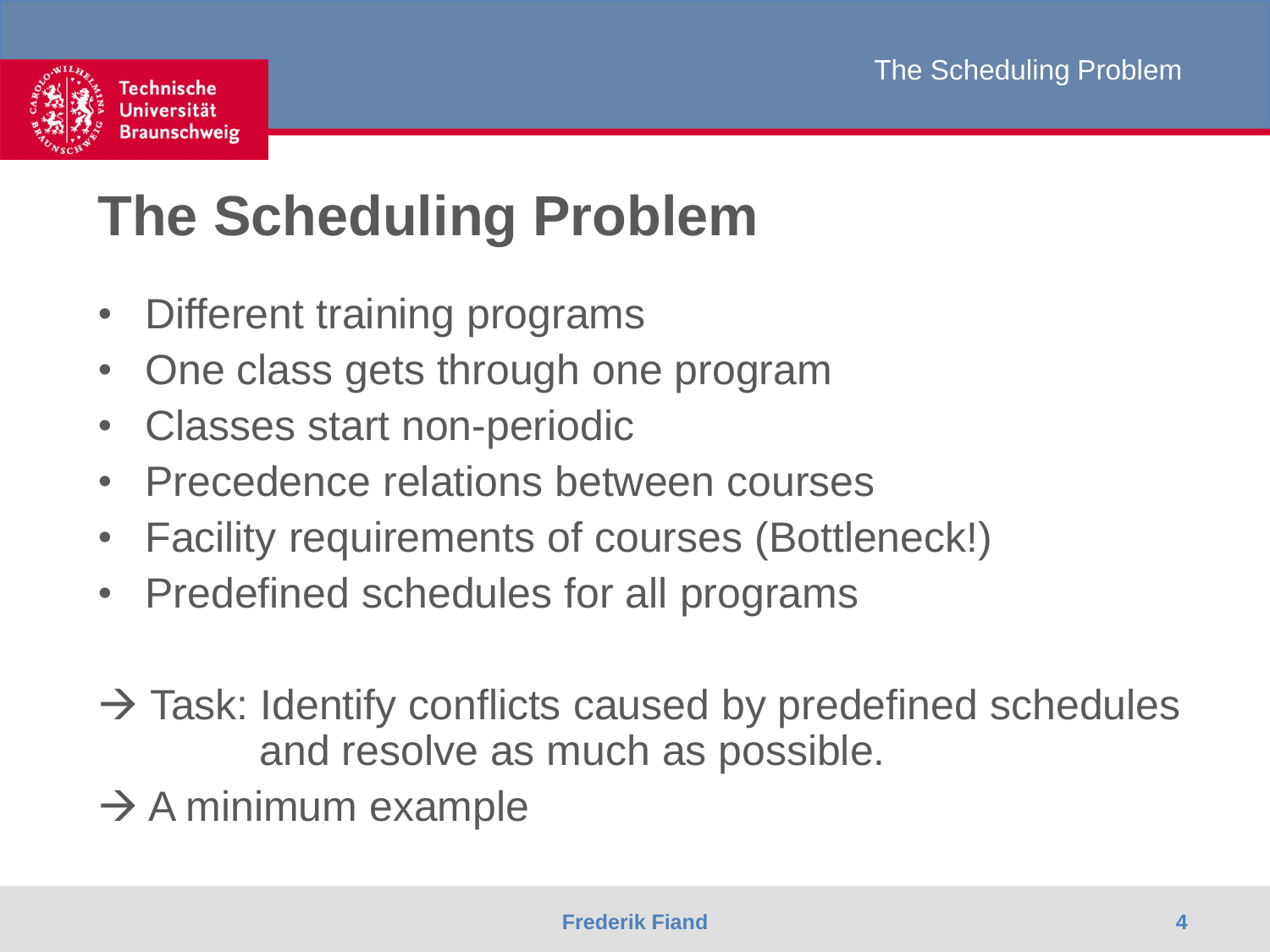

# **A Minimum Example**

- Three different facility types F1, F2, F3 F1  $\bigcirc$  F2  $\bigcirc$  F2 F3 facility resources
- Two different programs available

| C1               | F3 |                 |              | IC7                      |    | $F2 C11$ $F2 $ |    | $\mathsf{I}$ Ca | F1    |             |                                    |  |
|------------------|----|-----------------|--------------|--------------------------|----|----------------|----|-----------------|-------|-------------|------------------------------------|--|
|                  |    | $\overline{C4}$ |              | $F2 C8$ $F2 C12$ $F2 $   |    |                |    |                 |       | $ {\rm Cd}$ | $F1$ <sup><math>\vert</math></sup> |  |
| C <sub>2</sub>   |    |                 |              | $F1 C5$ $F1 C9$ $F1 C13$ |    |                | F2 | Cb              |       | $F1$ Ce     | F2C                                |  |
| $\overline{C}$ 3 |    |                 | F3 C6 F2 C10 |                          | F3 |                |    | Cc              | F2 Cf |             | F3                                 |  |

| p2          |       |           |                |         |                |                |                |  |  |
|-------------|-------|-----------|----------------|---------|----------------|----------------|----------------|--|--|
|             |       |           | $\overline{2}$ |         | 3              |                |                |  |  |
| <b>I</b> Ca | F1    |           |                | Cg      | F3 Cj          |                | F2             |  |  |
|             |       | <b>Cd</b> |                | $F1$ Ch | $F2$ Ck        |                | F1             |  |  |
| Cb          |       | $F1$ Ce   | F2 Ci          |         | F <sub>2</sub> |                |                |  |  |
| Cc          | F2 Cf |           | F <sub>3</sub> |         |                | C <sub>1</sub> | F <sub>3</sub> |  |  |

 $\rightarrow$  Generate Master Schedule with start dates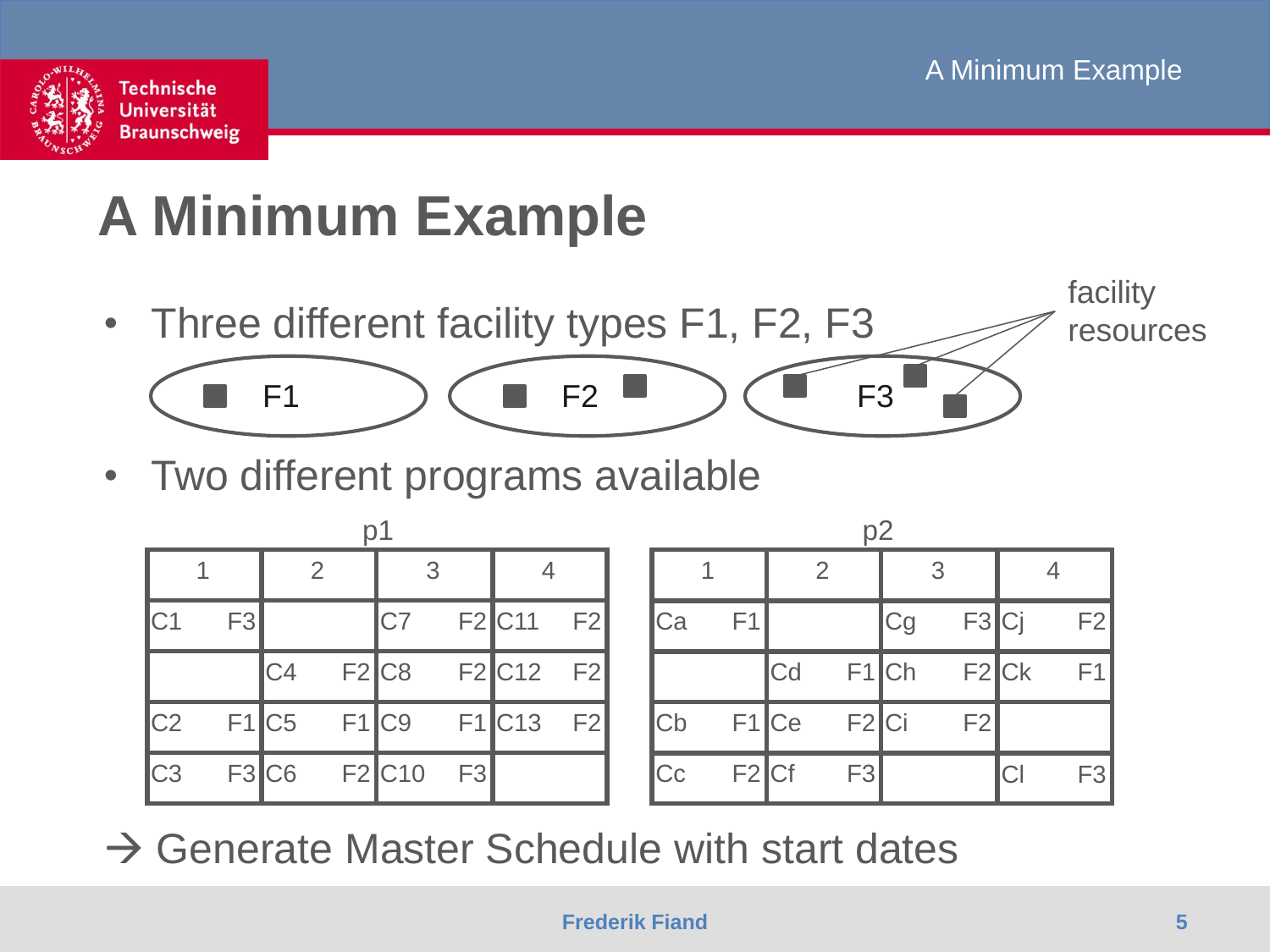

- Three classes: class1, class2, class3
- Identify conflicts

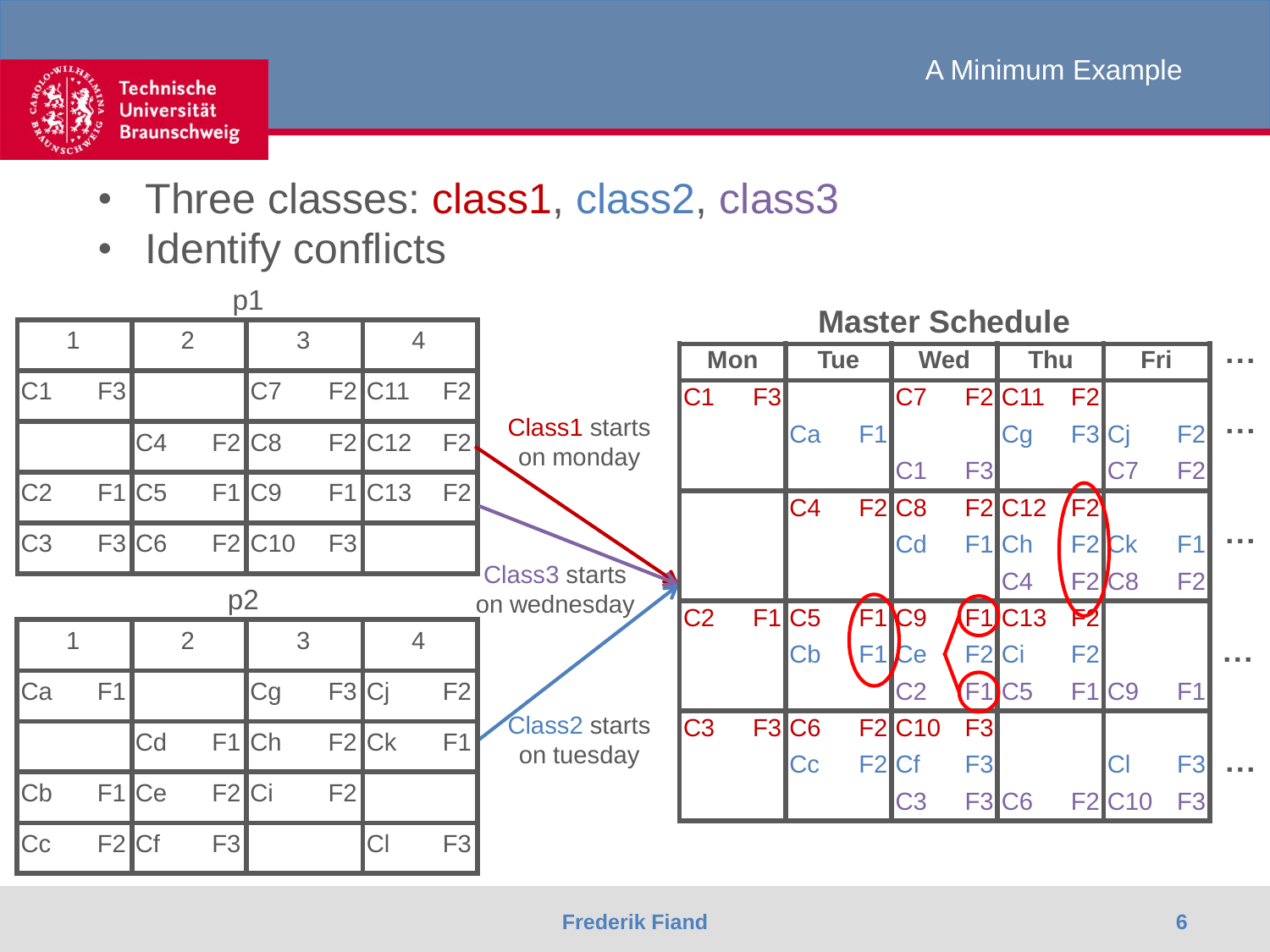

• Resolve conflicts



- Precedence Rules for course Cb First conflict:  $\rightarrow$  Easy to solve
- Second conflict:
- $\rightarrow$  More than one course needs to be moved

Third conflict:

 $\rightarrow$  Switch of slots possible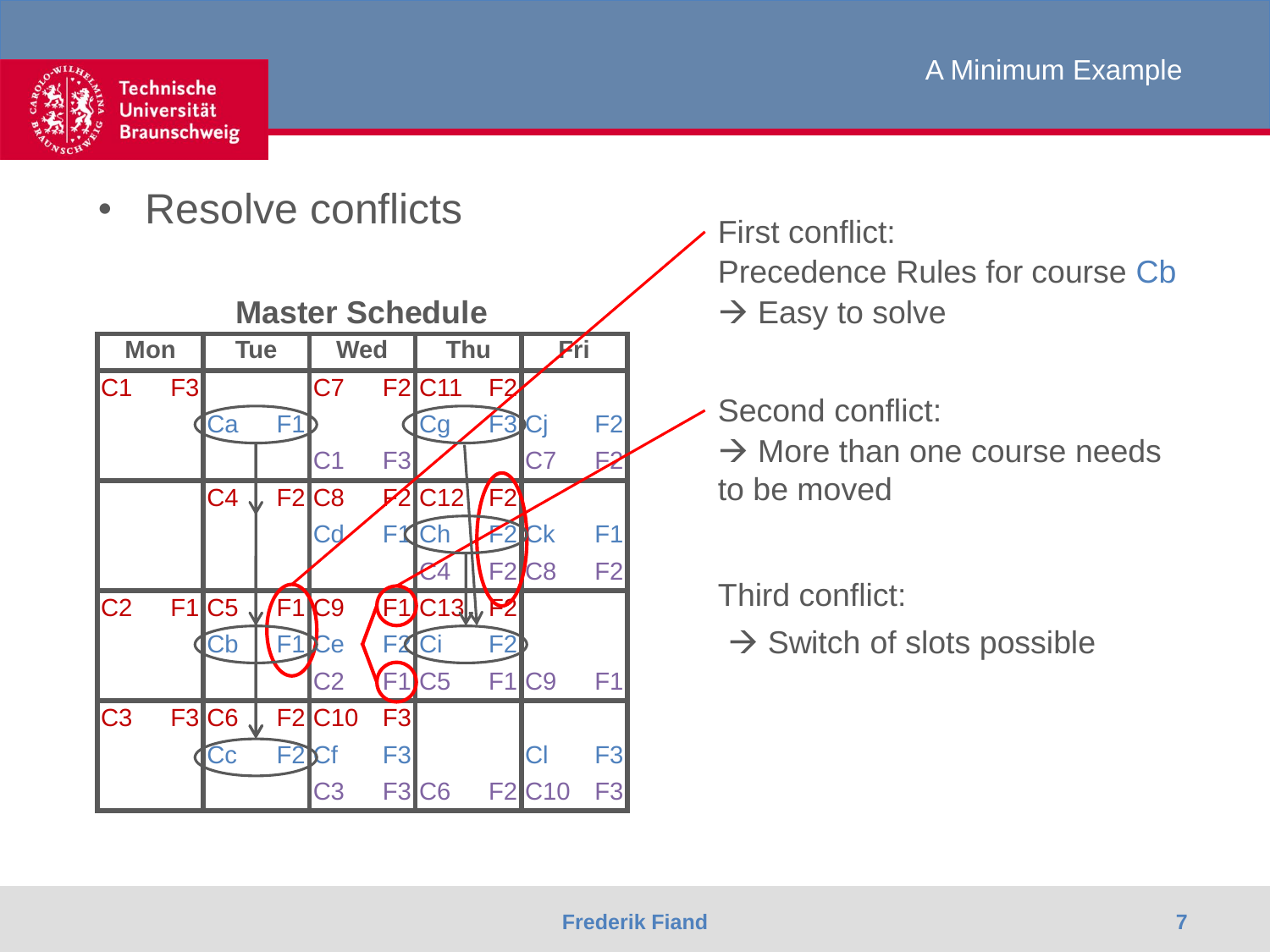

#### • Resolve conflicts

**Master Schedule**

| <b>Mon</b> |    | <b>Tue</b>                     |                   | <b>Wed</b>                     |                   | Thu                       |                   | Fri                      |                |
|------------|----|--------------------------------|-------------------|--------------------------------|-------------------|---------------------------|-------------------|--------------------------|----------------|
| IC1        | F3 |                                |                   | IC7                            |                   | <b>F2</b> C11             | F2                |                          |                |
|            |    | Ca                             |                   | F1 Cd                          |                   | F <sub>1</sub> Ch         | F <sub>2</sub> Ci |                          | F <sub>2</sub> |
|            |    |                                |                   | C <sub>1</sub>                 | F <sub>3</sub>    |                           |                   | C7                       | F <sub>2</sub> |
|            |    | C <sub>4</sub>                 |                   | <b>F2</b> C8                   |                   | <b>F2</b> C <sub>12</sub> | F2                |                          |                |
|            |    | Cb                             | F <sub>1</sub>    |                                |                   | Cg                        |                   | F <sub>3</sub> Ck        | F <sub>1</sub> |
|            |    |                                |                   | C <sub>2</sub>                 |                   | F1 C4                     |                   | <b>F2</b> C <sub>8</sub> | F <sub>2</sub> |
| IC2        |    | <b>F1</b> C5                   |                   | F <sub>1</sub> I <sub>C9</sub> |                   | <b>F1</b> C <sub>13</sub> | F2                |                          |                |
|            |    |                                |                   | Ce                             | F <sub>2</sub> Ci |                           | F <sub>2</sub>    |                          |                |
|            |    |                                |                   |                                |                   | C <sub>5</sub>            |                   | <b>F1</b> C9             | F <sub>1</sub> |
| IC3        |    | F <sub>3</sub> I <sub>C6</sub> |                   | <b>F2</b> C10                  | F <sub>3</sub>    |                           |                   |                          |                |
|            |    | Cc                             | F <sub>2</sub> Cf |                                | F3                |                           |                   | C                        | F <sub>3</sub> |
|            |    |                                |                   | $\overline{\text{C3}}$         | F <sub>3</sub>    | CG                        |                   | <b>F2</b> C10            | F <sub>3</sub> |

**All conflicts resolved!**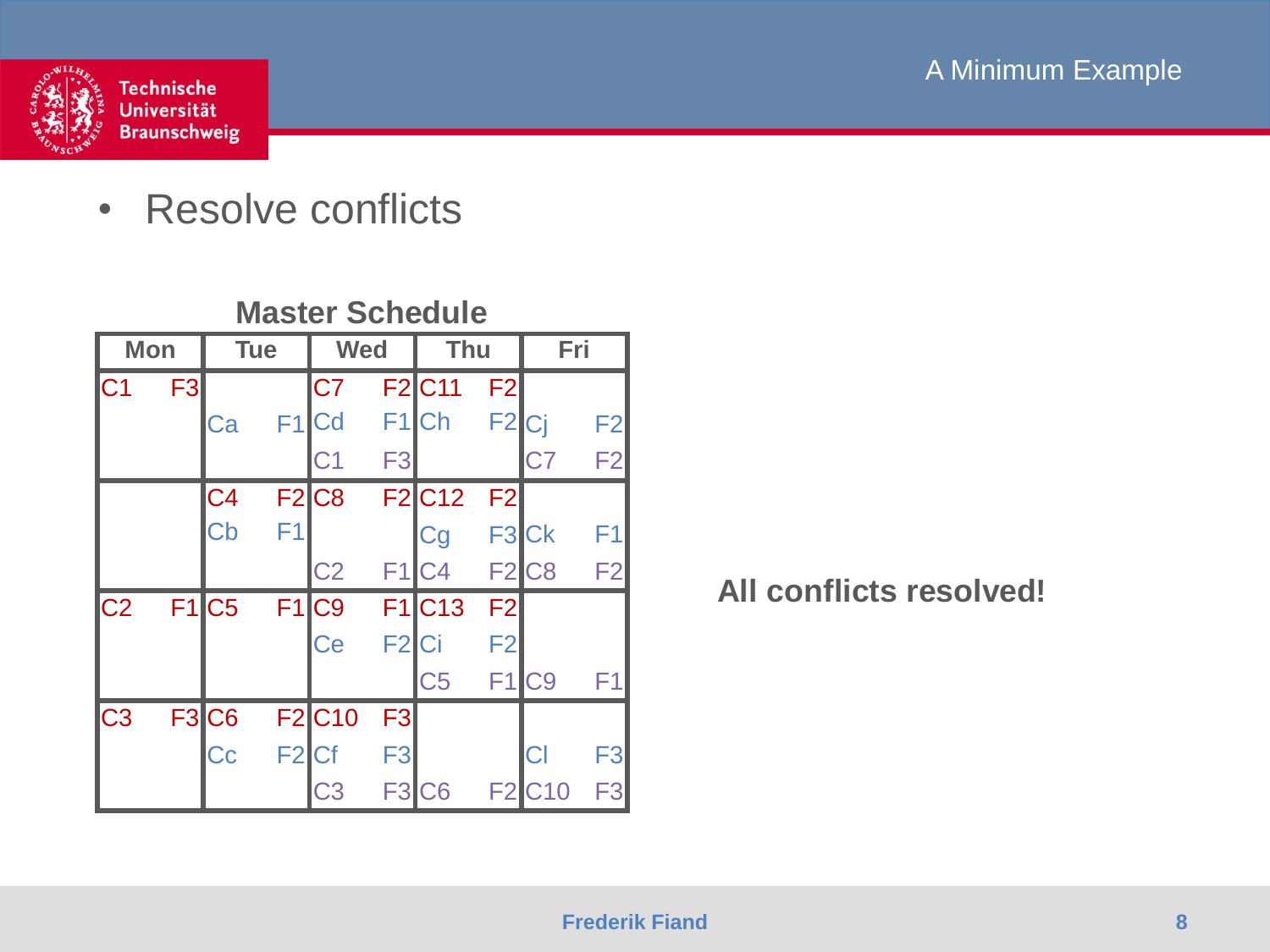



### **A Selection of Business Rules**

- Precedence Rules
	- determining order
	- determining minimum and maximum distance
- **Facility Requirements** 
	- courses require one or multiple facilities
- Course Properties
	- different course durations
	- classes might be subdivided into groups for some courses
	- fixed slots for some courses
- Exclusive Courses and Facilities
	- some courses are not allowed to run simultaneously across classes
	- some facilities cannot be used simultaneously
- Fixed Start and End Date for Each Class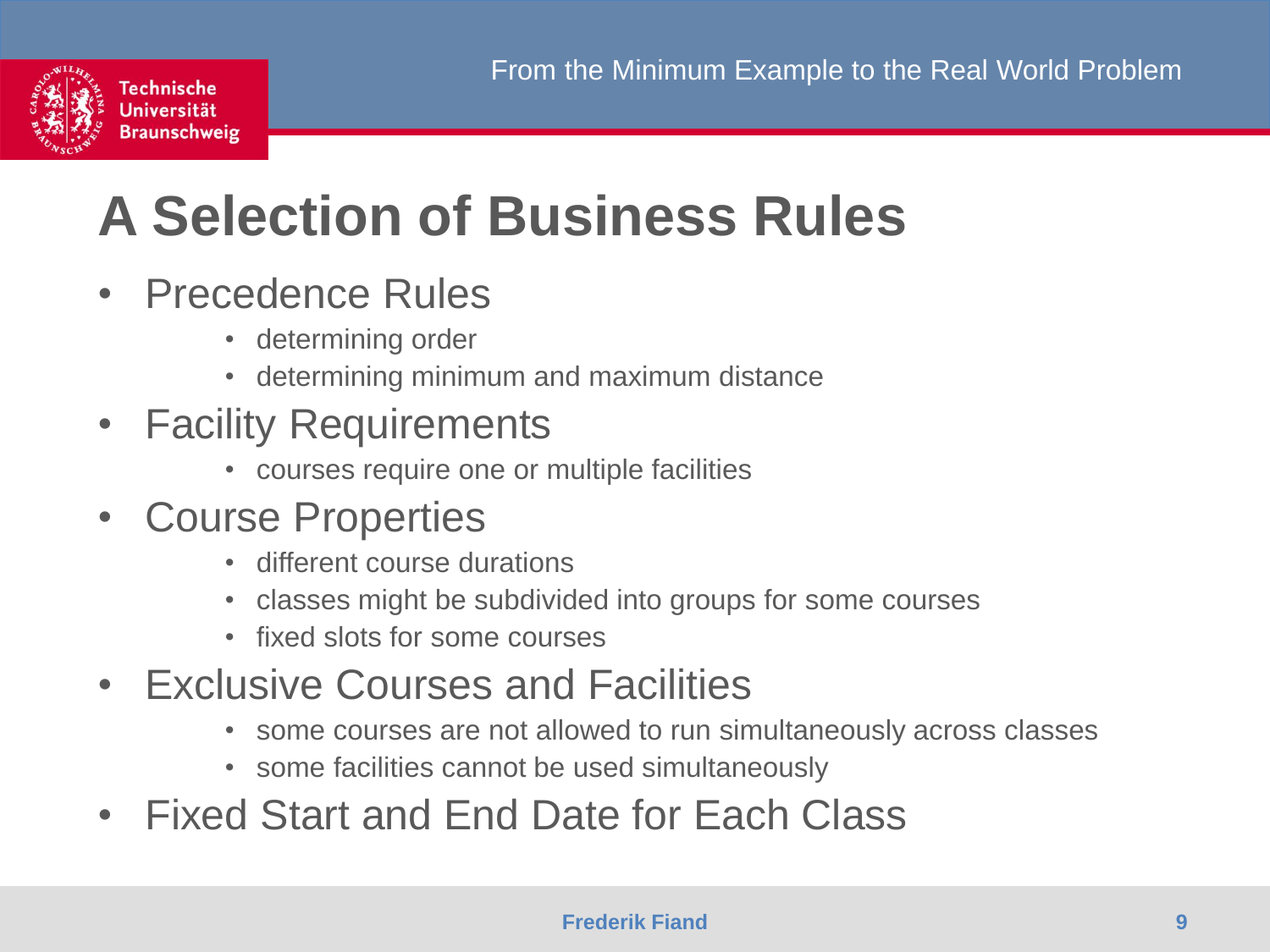

#### **Real World Problem**

- Minimize number of conflicts conflicts are allowed but penalized! !
- Fulfill all business rules
- Field of application
	- **long term planning**
	- add/remove classes to/from existing schedule on short notice
	- analyze the facility situation (too less/much of a certain kind)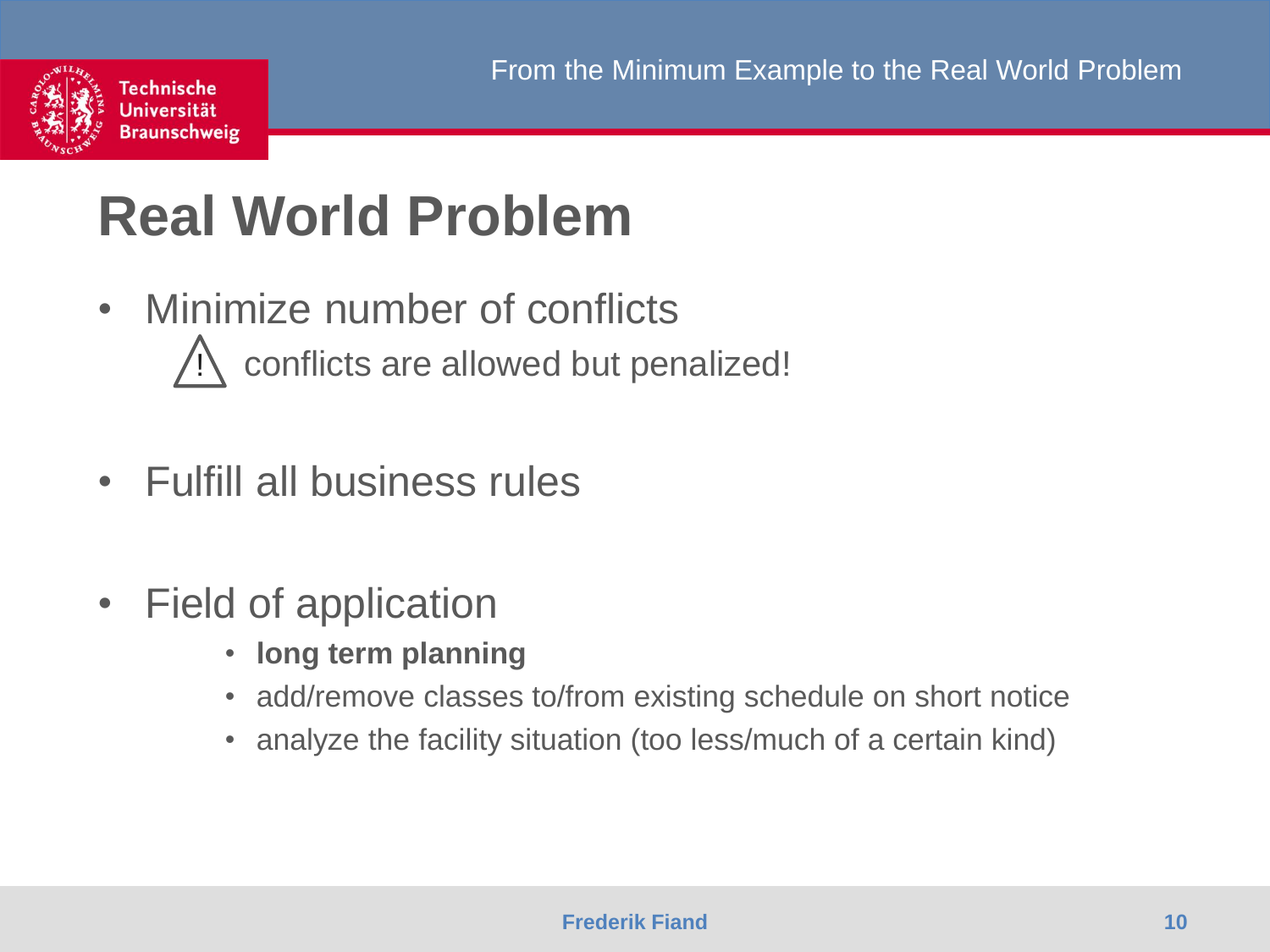#### A Monolithic Model



# **IP Formulation**

- $e \in E$  Events
- $t \in T$  Time Slots
- $f \in F$  Facility Types
- Schedule all events at an appropriate time slot and facility type with a minimum number of conflicts!
- Penalize movement of courses
	- all possible movements are cheaper than a single conflict
	- the further the movement the higher the penalty
	- **decreases solution time**

| $_{min}$ | $\sum_{t \in T} \sum_{\ell \in E} O_{t,f} + \sum_{t \in T} \sum_{\sigma \in \mathbf{Z} \subset C \subseteq \mathbf{Z}} O_{t,c}^{ex} + \sum_{t \in T} \sum_{\ell \in \mathbf{Z} \subset E \subseteq \mathbf{Z}} O_{t,fex}^{ex}$                                                |                                                  |
|----------|-------------------------------------------------------------------------------------------------------------------------------------------------------------------------------------------------------------------------------------------------------------------------------|--------------------------------------------------|
|          |                                                                                                                                                                                                                                                                               |                                                  |
|          | $+ \sum_{e \in E} \sum_{\{t,t'\} \in T_e \times T_e} X_{e,t'} \cdot movepen_{t,t'} \cdot 1\!\!1_{\{e,t\} \in X^{start}}$                                                                                                                                                      |                                                  |
| s.t.     | $\sum_{\{g' \in G   g' \succ g\}} \sum_{e \in E_{g'}} \sum_{t' \in T_{e,t}^{occ}} X_{e,t'} \leq 1$                                                                                                                                                                            | $\forall g \in G^{basic}, t \in T$               |
|          | $\sum_{e \in T} X_{e,t} = 1$                                                                                                                                                                                                                                                  | $\forall e \in E$                                |
|          | $\sum_{t \in T} \sum_{f \in F_t} Y_{e,t,f} = \mathit{req}_{e,fg}$                                                                                                                                                                                                             | $\forall e \in E, fg \in FG_e$                   |
|          | $\sum_{e \in E_f} \sum_{t' \in T_{e}^{occ}} Y_{e,t',f} \leq n_f + O_{t,f} - down_{t,f}$                                                                                                                                                                                       | $\forall t \in T, f \in F_t$                     |
|          | $X_{e,t} = 1$                                                                                                                                                                                                                                                                 | $\forall \{e,t\} \in X^{fix}$                    |
|          | $X_{e,t} \cdot \sum_{f \in FGL} req_{e,fg} = \sum_{f \in F} Y_{e,t,f}$                                                                                                                                                                                                        | $\forall e \in E, t \in T_e$                     |
|          | $\sum_{\{e \in E_c   c \in c^{ex}\}} \sum_{t' \in T_{c,e}^{occ}} X_{e,t'} \leq 1 + O_{t,c^{ex}}^{ex}$                                                                                                                                                                         | $\forall c^{ex} \in C^{ex}, t \in T$             |
|          | $\sum_{f \in f^{ex}} \sum_{e \in E, f' \in T^{occ}} \sum_{f' \in T^{occ}} Y_{e,f',f} \leq 1 + O_{t, f^{ex}}^{ex}$                                                                                                                                                             | $\forall f^{ex} \in F^{ex}, t \in T$             |
|          | $X_{e_1,t} = X_{e_2,t}$                                                                                                                                                                                                                                                       | $\forall e^{sbs} \in E^{sbs}, t \in T_{s^{sbs}}$ |
|          | $X_{e_1,t} = X_{e_2,t+dur_e}$                                                                                                                                                                                                                                                 | $\forall e^{btb} \in E^{btb}, t \in T_{e}$       |
|          | $X_{e_1,t'} \geq X_{e_2,t}$<br>$\{t'\hspace{-0.1cm}\in\hspace{-0.1cm} T pd_t\hspace{-0.1cm}-\hspace{-0.1cm}max\hspace{-0.1cm}\leq\hspace{-0.1cm} pd_{t'}\hspace{-0.1cm}\leq\hspace{-0.1cm} pd_t\hspace{-0.1cm}-\hspace{-0.1cm}min$<br>$t' < t$ , $t' \notin T_{e_1, t}^{occ}$ | $\forall p \in P, t \in T_{eg}$                  |
|          | $\sum_{\substack{\text{ }}\sum \text{ }}X_{e,t}\leq M\cdot (1-DMD_{cid})$<br>$e{\in}E_{cid}^{dmd}$ $\{t{\in}T_{e} \overline{block_{t}}{<}5$                                                                                                                                   | $\forall cid \in \mathit{CID}^{dmd}$             |
|          | $\sum_{e \in E_{\textit{cid}}^{dmd}}\;\sum_{\{t \in T_e   5 < block_t < 10\}} X_{e,t} \; \leq \; M \cdot DMD_{cid}$                                                                                                                                                           | $\forall cid \in \mathit{CID}^{dmd}$             |
|          | $X_{e,t} \in \{0,1\}$                                                                                                                                                                                                                                                         |                                                  |

 $Y_{e,t,f}, O_{t,f}, O_{t,c}^{ex}, O_{t,f}^{ex} \in \mathbb{N}_0$ 

#### **Frederik Fiand 11**

 $min$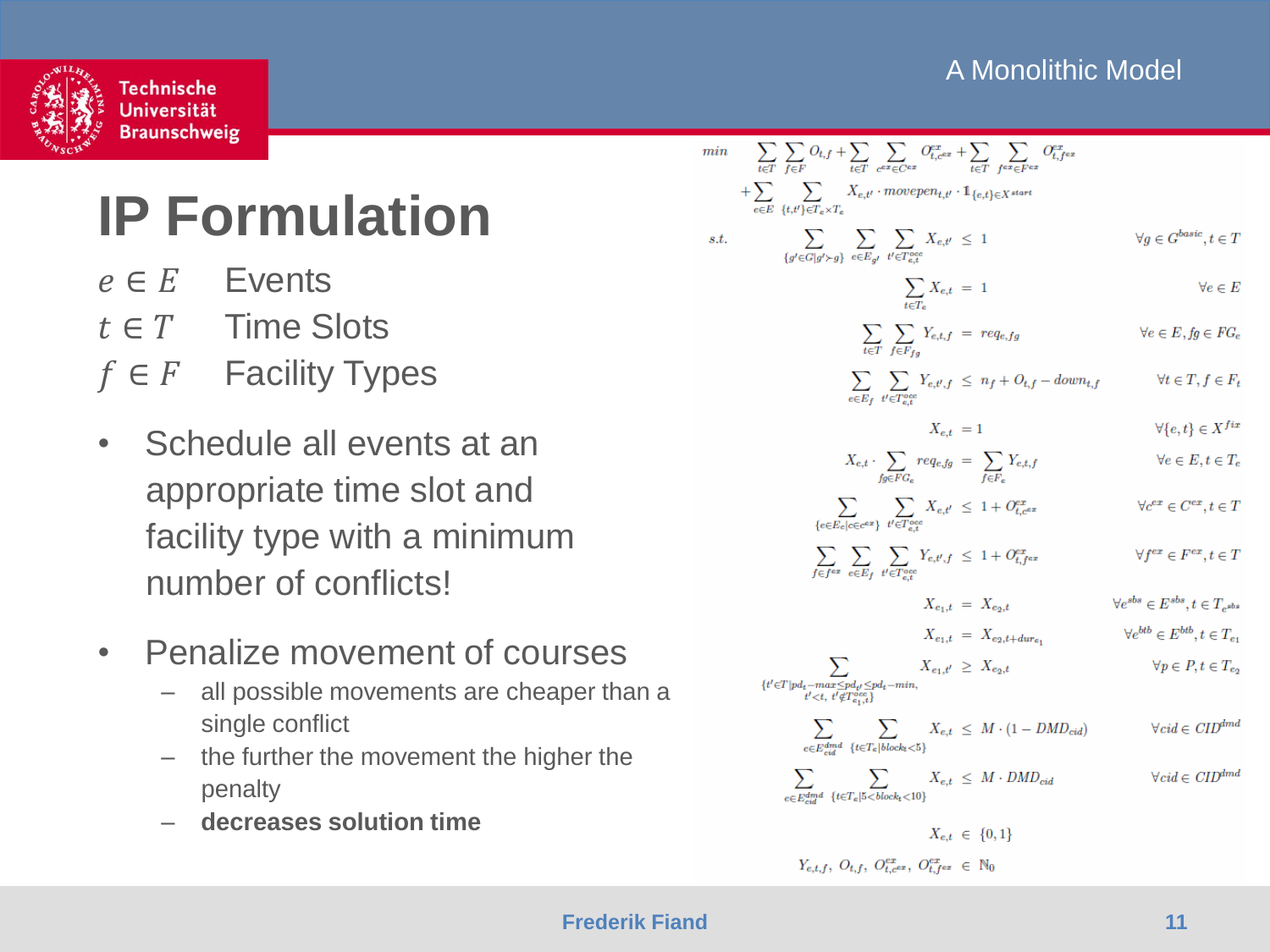

**Question:** How do we define appropriate time slots for the events?

**Answer:** Control the maximum deviation from the standard schedule (in days).

- **Too much:** Model blows up  $\rightarrow$  No solution in acceptable time
- **Too little:** Bad solution

**Results:** Significant reduction of conflicts but solution is still improvable.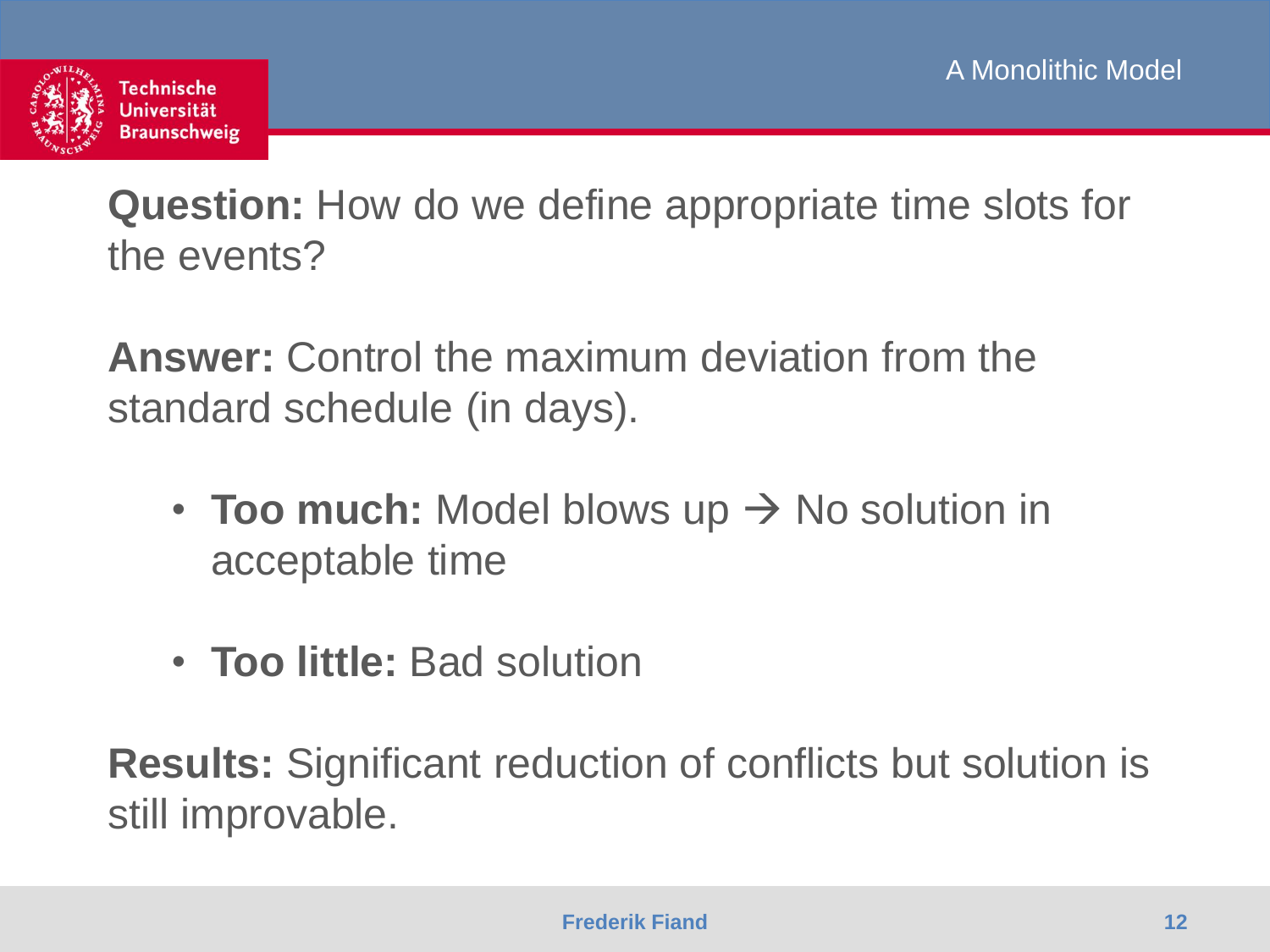

• **Idea:** Resolve conflicts only for parts of the schedule.

#### **Resolve Algorithm**

**Do**

- 1. Search for 1<sup>st</sup> unexplored day with conflict
- 2. Define moving zones for classes involved in conflict
- 3. Find schedule with minimum number of conflicts
- 4. Go to step 1
- **Until** #conflicts = 0 **or** no unexplored conflict day left

 **or** time limit reached

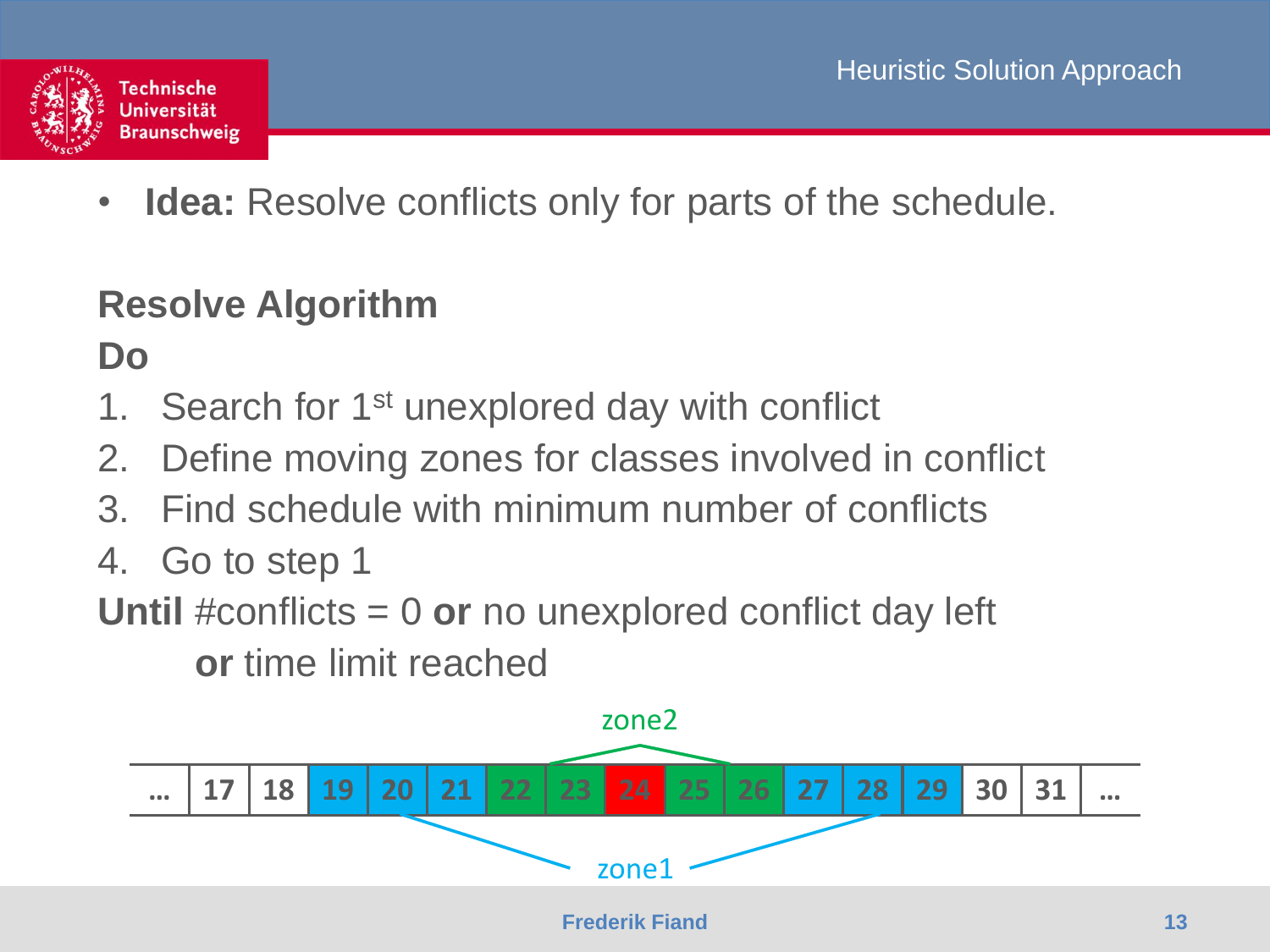



### **A 3 Step Method**

- Step 1: Identify conflicts
- Step 2: Solve Monolithic Model with a small maximum deviation from the standard schedule

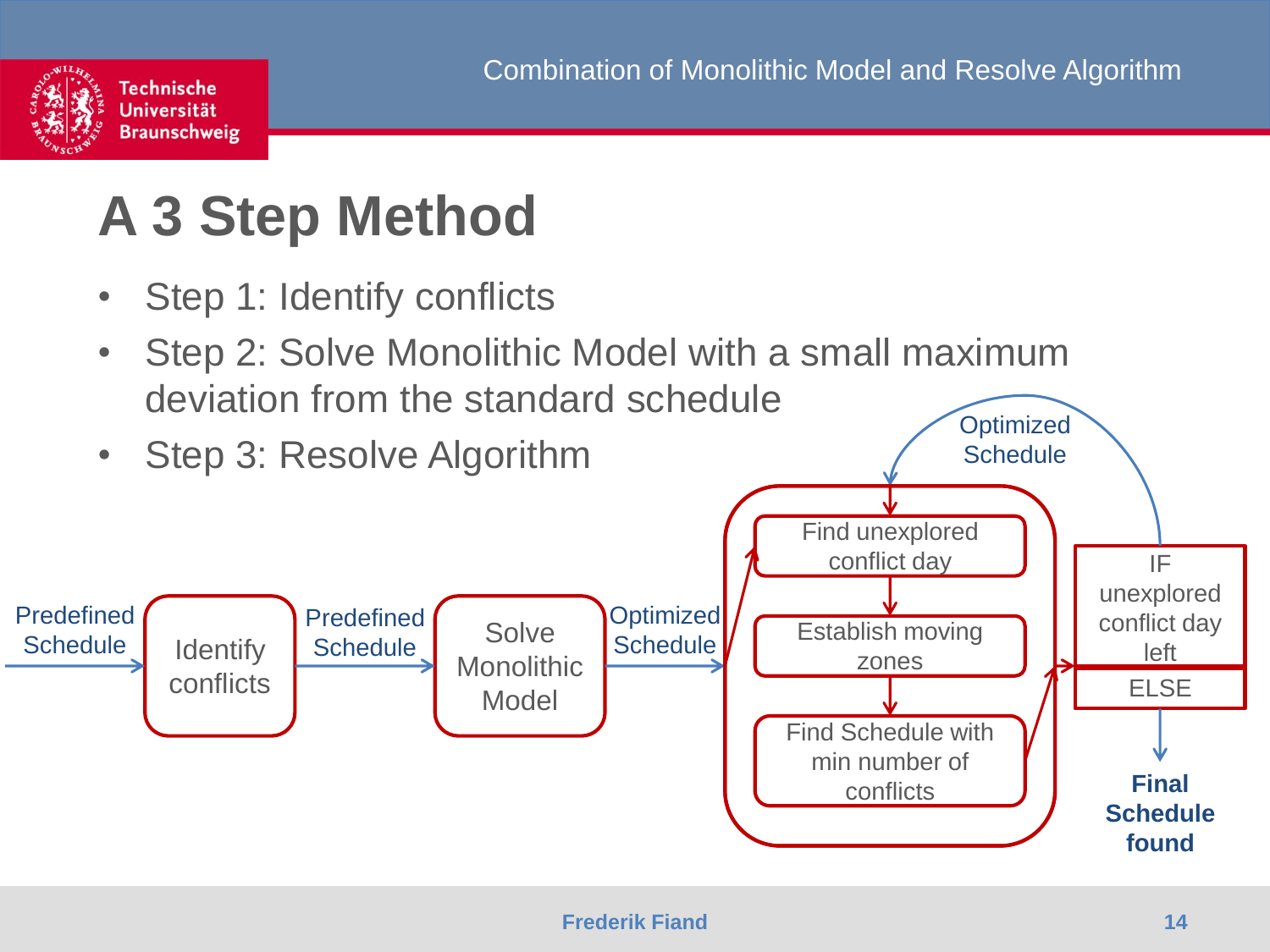

| <b>Technische</b>   |  |
|---------------------|--|
| <u>Jniversität</u>  |  |
| <b>Braunschweig</b> |  |
|                     |  |

| <b>Instance</b> |                         | 1 (benchmark)         |      |                | $\overline{2}$ | 3         |      |  |
|-----------------|-------------------------|-----------------------|------|----------------|----------------|-----------|------|--|
| <b>Classes</b>  |                         |                       | 9    |                | 11             | 13        |      |  |
| Courses         |                         | 2298                  |      |                | 2944           | 3590      |      |  |
|                 | <b>Facilty Requests</b> |                       | 2427 |                | 3111           | 3795      |      |  |
|                 | Precedence Req.         | 2385                  |      |                | 3077           | 3769      |      |  |
|                 |                         | conflicts             | time | conflicts      | time           | conflicts | time |  |
|                 | <b>Start</b>            | 530                   |      | 627            |                | 858       |      |  |
|                 | Max. dev. $= 0$         | 253                   | 15   | 389            | 20             | 556       | 47   |  |
|                 | Max. dev. $= 1$         | 13                    | 347  | 61             | 3600           | 332       | 3600 |  |
| <b>MM</b>       | Max. dev. $= 2$         | $\overline{4}$        | 3600 | 44             | 3600           | 411       | 3600 |  |
|                 | Max. dev. $= 3$         | $\overline{4}$        | 3600 | $\overline{4}$ | 3600           | 556       | 3600 |  |
| 3 Step Method   |                         | $\overline{0}$<br>349 |      | $\overline{0}$ | 574            | 8         | 1419 |  |

3 Step Method includes MM with  $MaxMove = 1$  and a time limit of 180 red: time limit reached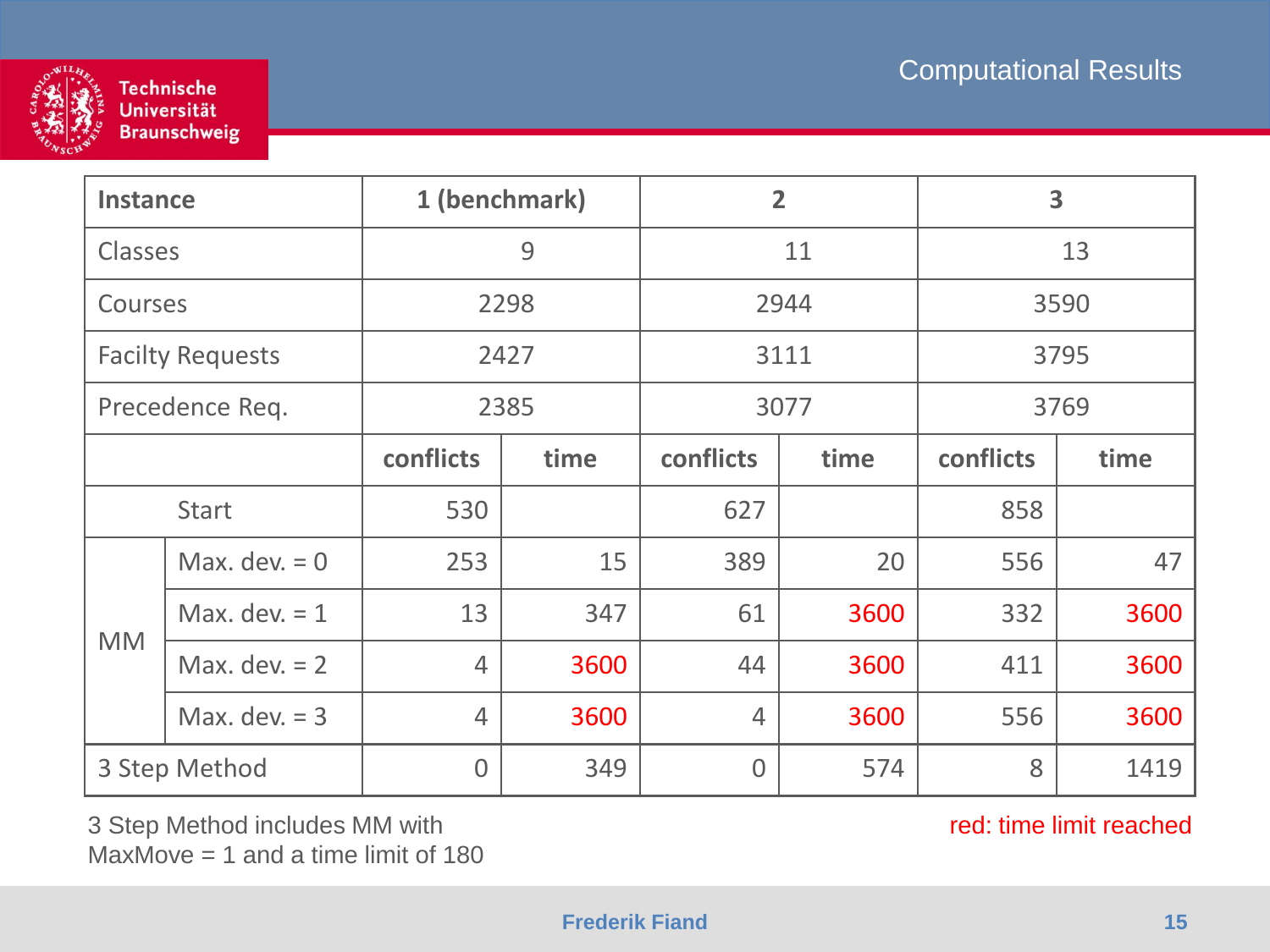

## **Outlook**

• Try to solve remaining conflicts, e.g. by a slightly modified Resolve algorithm: Resolve Algorithm

**Do**

- 1. Search for 1<sup>st</sup> unexplored day with conflict
- 2. Define moving zones for classes involved in conflict

Replace by **ALL** classes

- 3. Find schedule with minimum number of conflicts
- 4. Go to step 1

**Until** #conflicts = 0 **or** no unexplored conflict day left



Use a completely different approach, e.g. a local search Algorithm